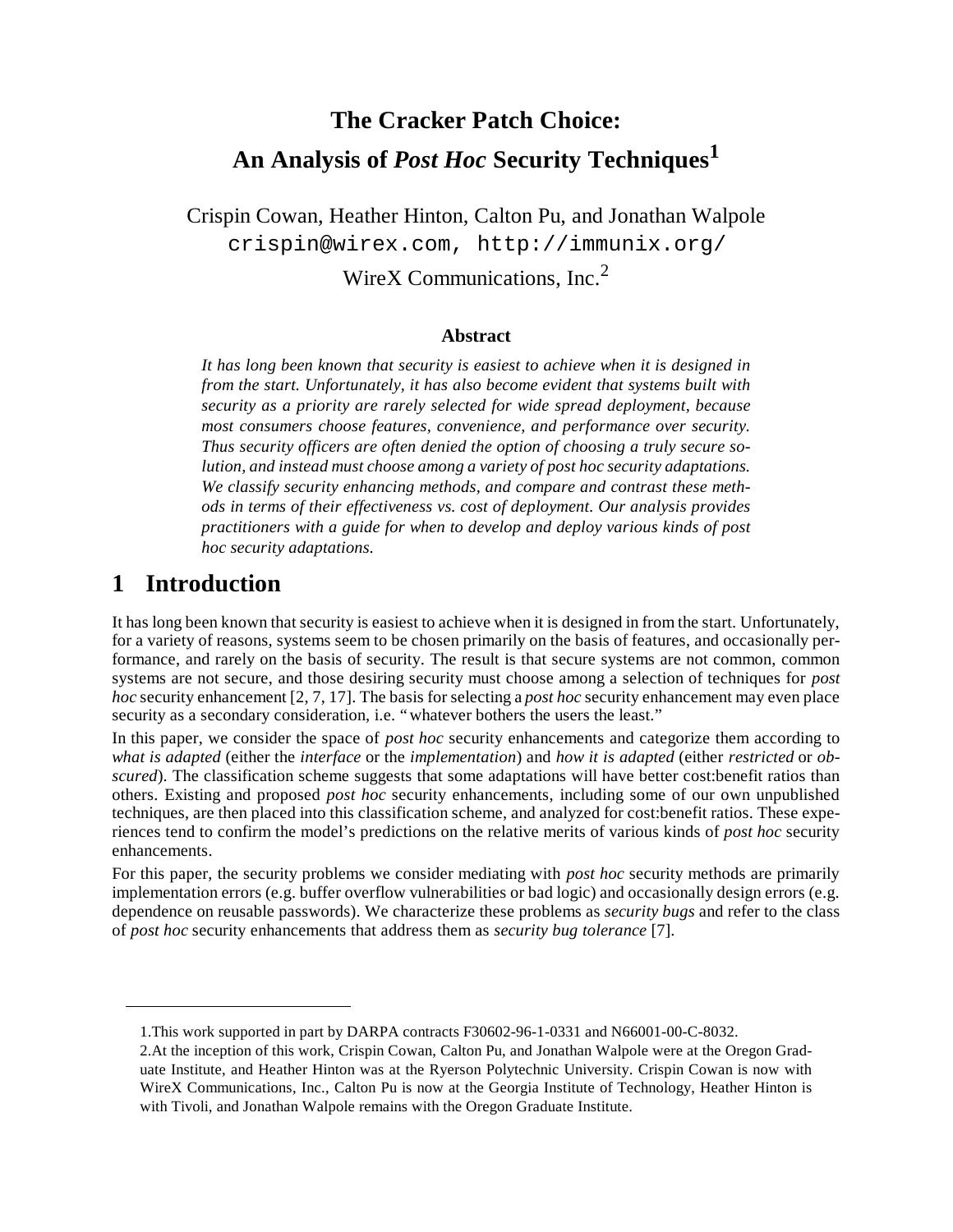|                    | <b>Interface</b>                                                                                    | Implementation                                                                                                                                                                            |
|--------------------|-----------------------------------------------------------------------------------------------------|-------------------------------------------------------------------------------------------------------------------------------------------------------------------------------------------|
| <b>Restriction</b> | File system access controls<br>Firewalls<br><b>TCP</b> Wrappers<br>Java sandbox<br>TCP SYN time out | <i>Small</i> TCB & code removal, i.e. bastion hosts<br>Static Type checking<br>Dynamic Checking: array bounds checking, asser-<br>tion checking, StackGuard, non-executable seg-<br>ments |
| <b>Obfuscation</b> | Winnowing and Chaffing<br>$\bullet$<br>Deception Toolkit                                            | Random TCP initial sequence number<br>Random code or data layout<br>Random QoS change                                                                                                     |

**Table 1: Security Bug Tolerance Techniques**

### **1.1 Background**

The goal of the Blinded project is to enhance operating system survivability with respect to security bugs using *dynamic specialization* [5, 23, 29] to induce *diversity* in the operating system implementation. The *diversity* is intended to make exploits (security attacks) *non-portable* across systems, and also make software failures (bugs) *independent* across redundant nodes. The result should be a redundant cluster of computers, each in a different configuration, such that while an attacker could crack some of the nodes some of the time, they could not crack all of the nodes all of the time.

This method is a form of "security through obscurity." The usual reason for rejecting security through obscurity is that the protection is provided by a single "secret" (the obscured implementation) which is difficult to change, and protection is lost when the secret is discovered or disclosed. I.e. if an encryption scheme depends on a secret algorithm, then most of the security is lost when the algorithm is disclosed. This objection does not apply to *dynamic* obscurity, where the "obscurity" secret is repeatedly regenerated by dynamically reconfiguring each node, seeded with a sufficient source of entropy.

However, we *did* find it difficult to construct implementation specializations that were *effective* in defeating exploits. To be effective, a diversity technique must *break* some assumption that the attacker depends on, and yet *not* break any assumptions that legitimate applications depend on. Preferably, the attacker's broken assumptions should not be easy to accommodate, lest the attacker respond with adaptive exploits. In practice, we found it difficult to create implementation diversities that provided all these properties.

Without abandoning the dynamic diversity defense, we sought to expand our options by generalizing on the *adaptations* that can be applied to make software security bug tolerant. We categorize adaptations in terms of *what* is adapted, and *how* it is adapted:

- **What is Adapted:** "What" is adapted is either a component's *interface* or its *implementation*. Naturally, what is "interface" and what is "implementation" is a relativistic view: an adaptation is an "interface" adaptation if it affects *other* components, and it is an "implementation" adaptation if the adaptation has no externally visible effects other than reduced vulnerability.
- **How it is Adapted:** "How" a component is adapted to reduce vulnerability is either a *restriction* or an *obfuscation*. A "restriction" is an adaptation that characterizes some behaviors as "bad", and *a priori* prohibits or prevents those behaviors. An "obfuscation" radomizes some aspect of the component while obscuring the current configuration from would-be attackers. This makes it difficult for an attacker to deploy an attack(s), as the configuration details required for the attack cannot be reliability and repeatedly predicted by the attacker.

The two values for each of the two dimensions produce a quadrant of security bug tolerance adaptations. Table 1 shows this quadrant, populated with example security bug tolerance techniques.

Some cells in the quadrant are old ("well-understood") and thus heavily populated with known examples and techniques, while others are relatively new and unexplored. It is one benefit of our approach that we are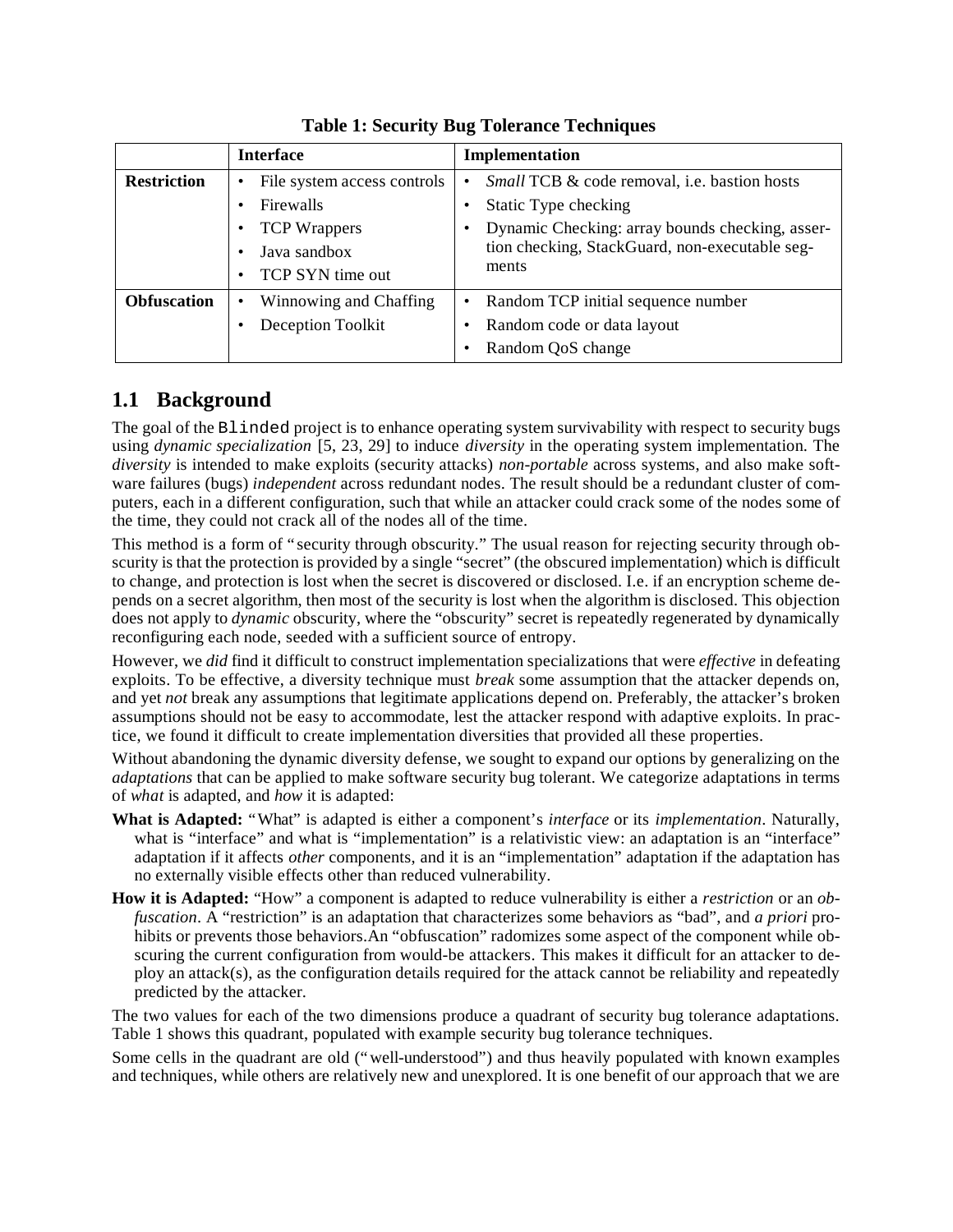able to evaluate the worth of these new and unexplored techniques without having to learn through experience (the "hard" way).

The rest of this paper is organized as follows. Section 2 populates our model with example techniques. Section 3 describes the model's predictions for relative strengths and weaknesses. Section 4 evaluates these predictions by considering the strengths and weaknesses of actual security bug tolerance adaptations from each cell. Section 5 discusses the implications of our evaluation, providing a preference order for security bug tolerance techniques. Section 6 presents our conclusions.

## **2 Populating the Model**

This section describes our model for security bug tolerance adaptations in more detail. In Section 1.1, we defined interface adaptations as those that affect external components, and implementation adaptations as those with no external visible effects. Section 2.1 and Section 2.2 describe interface and implementation restrictions, respectively, and Section 2.3 and Section 2.4 describe interface and implementation obfuscations, respectively.

### **2.1 Interface Restrictions**

Interface restrictions are more classically known as access controls, which exist to selectively give principals access to objects. Access controls provide security bug tolerance in that the software on either side of the interface may have bugs, and the access control mechanism will restrict the set of operations that can be performed through the interface under various circumstances. Restrictions can be either *who* can perform an operation, e.g. Bob can and Alice can't, or *what* they can do, e.g. read but not write.

#### **2.1.1 File System Access Controls**

File system access controls specify which users and processes may perform what operations on files. The interface restriction is to prohibit certain operations by certain subjects on certain objects. The long history of file system access control schemes provides a rich variety of bases on which to make this restriction decision.

#### **2.1.2 Firewalls**

Firewalls control access from the *outside* of a LAN to the *inside* of the LAN. Access control decisions are made on a *per packet* basis: a packet arriving at the firewall is either accepted, returned to the sender, or dropped on the floor. The basis for the decision varies, depending on the firewall architecture: packet filters (which inspect only the packet) statefull packet filters (which consider previous packets as well) and application proxies (which consider packets in the application's context).

The interface restriction involved with a Firewall is that only allowed packets are passed through the firewall. For these packets, the firewall is "invisible." Packets that are not allowed through the firewall are dropped, an action that has an effect noticeable by the sending agent/component.

#### **2.1.3 Wrappers**

A wrapper is a program wrapped around a program suspected of having bugs. The wrapper takes input intended for the subject program and does various integrity checks on it. If the input passes muster, it is passed on to the subject program, otherwise it is rejected. The interface restriction is that, like firewalls, only approved input is passed on to the wrapped program.

TCP Wrappers [28] is an example, which acts like a small firewall on the host, restricting access to particular ports and services. Wrappers have also been applied to vulnerabilities in application programs. Many privileged programs are sloppily written, and thus vulnerable to "creative" input, such as large strings that induce buffer overflows or other errors. Wrappers have been developed that restrict the syntax of input to privileged programs to finite-length strings and "safe" character sets [1, 31].

#### **2.1.4 Java Sandbox**

The JVM imposes different restrictions on a Java program, depending on whether it was loaded from the local file system (an application that just happens to be written in Java) or loaded from the network via a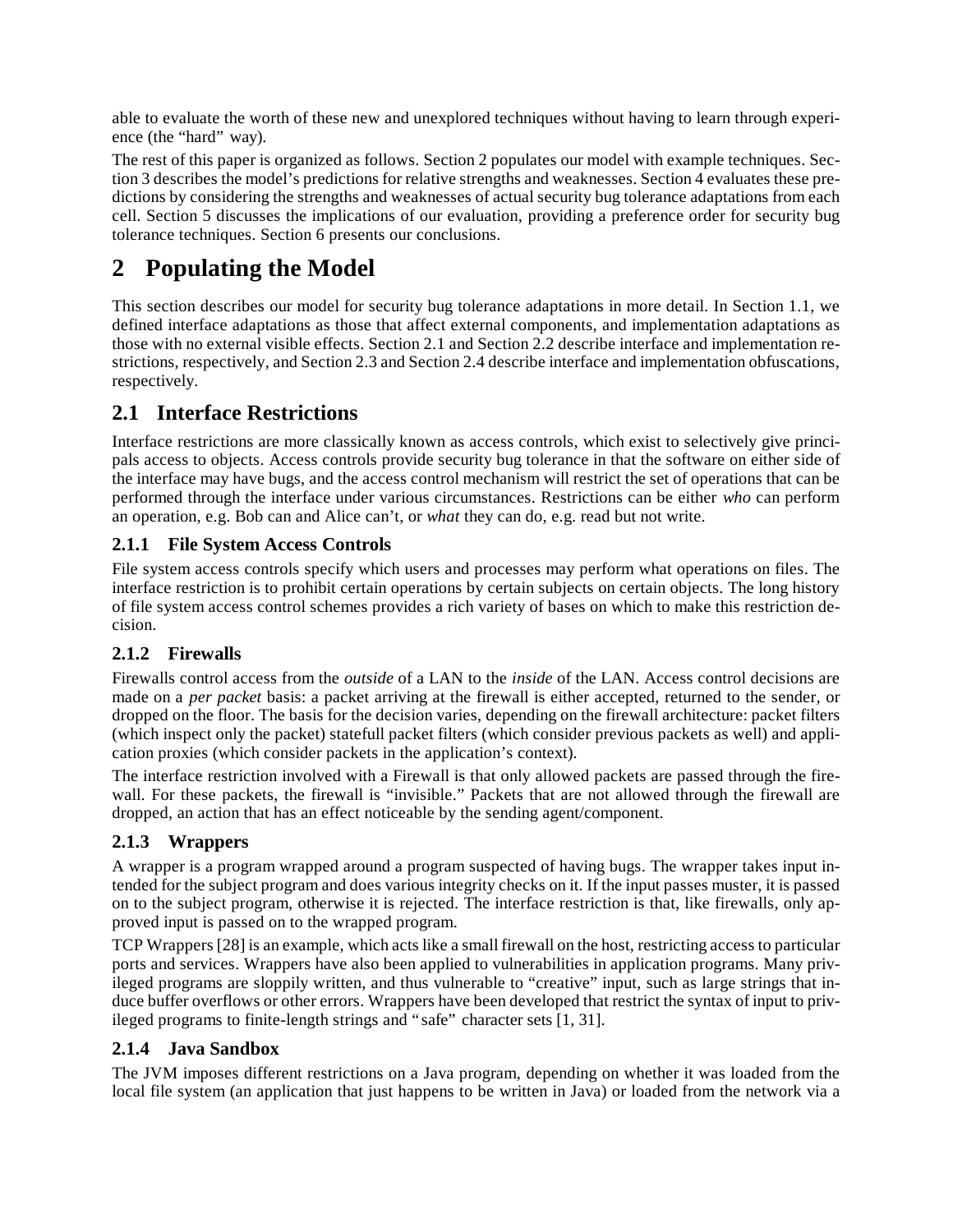web server (an "applet"). The interface restriction is that downloaded applets are only given access to a restricted subset of the resources that Java applications can access.

#### **2.1.5 TCP SYN Time Out**

An attack that is difficult to defend against is the TCP SYN flood denial-of-service attack. Schuba et al [26] present a solution using a *dynamic* interface restriction that adjusts the time-out window for TCP connection requests. When the system feels that it is under attack via SYN flooding, the TCP time-out window is shortened, making it more difficult for the attacker to consume all of the TCP buffers. This also has the effect of making it more difficult for distant users to make connections, but it does protect *some* of the service by allowing nearby users to make connections.

#### **2.1.6 Encryption**

Encryption is a marginal case; it is either an interface restriction or an interface obfuscation, depending on one's perspective. If one views an encryption *algorithm* as a black box that simply prevents 3rd parties from obtaining the clear text from the cipher text, then an encryption *protocol* (such as SSH, SSL, or IPSec) is an interface restriction that only allows parties with the proper keys to access the interface.

However, if one opens the encryption black box, then the transposition and substitution operations performed by encryption and decryption are actually *obscuring* the clear text. If one can obtain the proper key and algorithm, the clear text can be recovered.

For purposes of this paper, we will consider encryption to be an interface restriction. The rationalle is that we are discussing the security considerations for system  $\&$  application software, and consider cryptography to be a separate field of study. This leads to the "black box" view of encryption, and thus the view that cryptographic protocols are interface restrictions.

### **2.2 Implementation Restrictions**

Implementation restrictions are techniques to prevent programs from engaging in undesired behavior. Unlike interface restrictions, implementation restrictions have no visible effect outside of the adapted component. The following are example techniques for preventing applications from performing "bad" operations.

#### **2.2.1 Code Minimization**

Since the probability of bugs occurring proportionate to the size of the code [25] reducing the amount of software included in a component reduces the chance for potential vulnerabilities. This technique constitutes an implementation restriction in that any unnecessary but potentially vulnerable software is removed, *a priori* preventing the exploitation of those bugs. This is the basis for keeping TCB's small, and also the basis for minimizing the functionality offered by a firewall machine.

#### **2.2.2 Static Type Checking**

Strong typing prevents a broad class of errors, but in particular allows use of the type system to protect a security monitor from the programs it monitors by preventing the program from converting arbitrary integers into pointers that point at the internal state of the security monitor. Strong typing constitutes an implementation restriction in that programs are prevented from performing arbitrary operations on typed objects.

Strong typing can be implemented in a number of ways, e.g. the Java type system is enforced both by the Java compiler and the Java bytecode verifier. Proof-carrying code [20] can be viewed as a special case of type-checking, where the code provided carries a proof that the code will not perform some class of "bad" operations.

#### **2.2.3 Dynamic Checking**

Dynamic checking, unlike static checking, detects "bad" operations on objects at run-time rather than compile or load time. The classic example is array bounds checking, which is not decidable at compile time, and so some run time checks must be used to ensure that array bounds are respected. The implementation restriction is that programs may not access array members outside of the bounds of the array, i.e. they may not treat arbitrary chunks of memory as array members.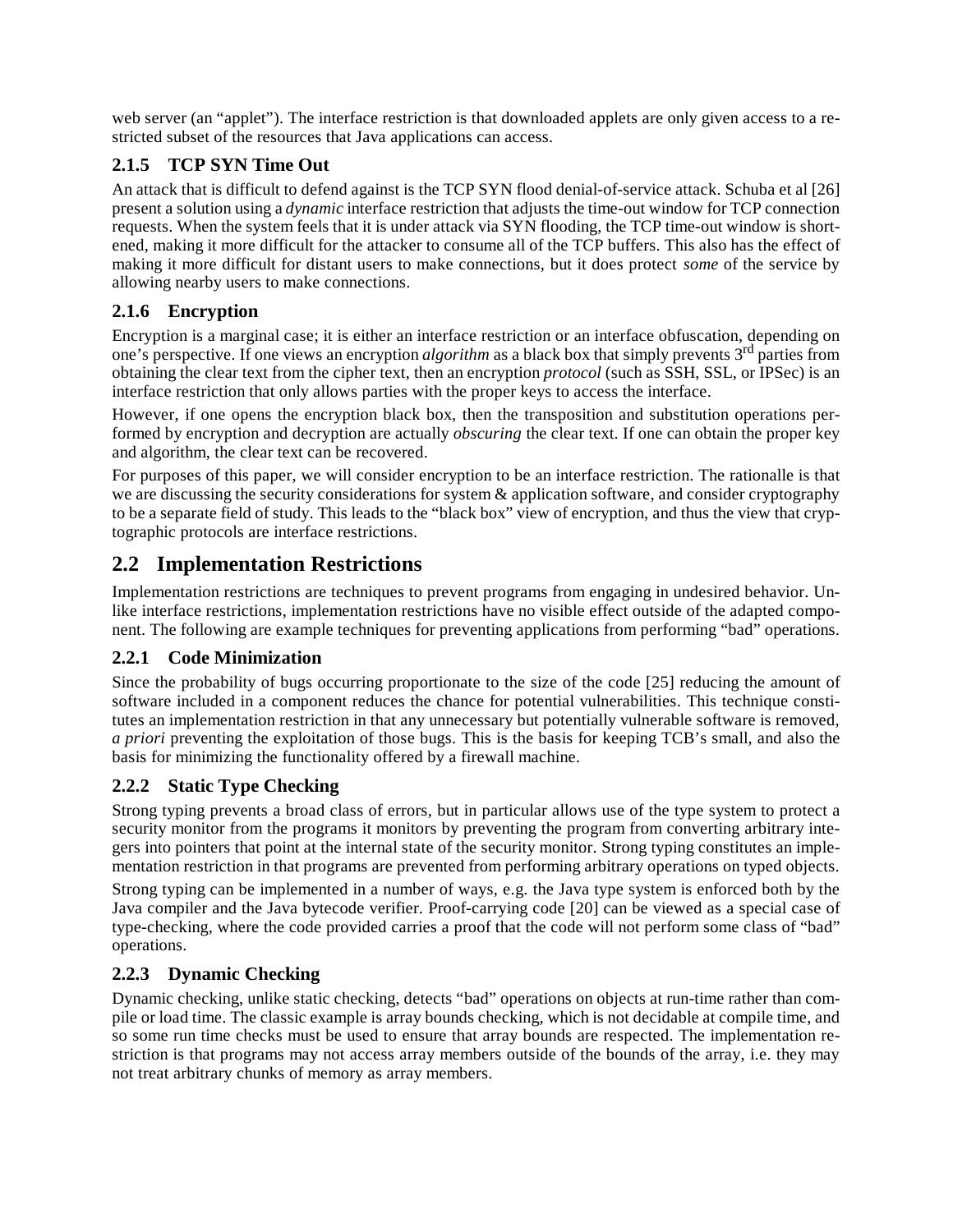StackGuard [8] presents a different form of run checking, where the integrity of the process state is inspected to ensure that a buffer overflow attack has not been used to corrupt the program's state. The implementation restriction is that programs may not dereference code pointers that show evidence of corruption.

Yet another approach to dynamic implementation restriction is marking some segments of the process's address space as *non-executable*. The general concept is to make the *data segment* of the victim program's address space *non-executable*, making it impossible for attackers to execute the code they inject into the victim program's input buffers. This is actually the way that many older computer systems were designed, but more recent UNIX and MS Windows systems have come to depend on the ability to emit dynamic code into program data segments. Thus one cannot make *all* program data segments non-executable without sacrificing substantial program compatibility. However, one *can* make the *stack segment* non-executable and preserve most program compatibility. Kernel patches are available for both Linux and Solaris [9, 10] that make the stack segment of the program's address space non-executable. Since virtually no legitimate programs have code in the stack segment, this causes few compatibility problems.

## **2.3 Interface Obfuscations**

Interface obfuscation changes the *interface* to a component such that only one who knows the "secret" of the current configuration can successfully use the interface. Consider, for example, an object with three methods: "read", "write", and "execute". The canonical configuration for this object might be for "read" to be the first method in the object's method table, "write" the second method, and "execute" the third method. A simple interface obfuscation would randomly re-order the mapping from the method table to the actual methods, so that only a client that knows the current configuration can effectively use the object. There are relatively few instances of tools to systematically obscure interfaces. The only ones we know of that are effective are as follows:

#### **2.3.1 Deception Toolkit**

The *deception toolkit* (DTK) [3] provides tools to spoof the existence of service, e.g. a fake mail server. These faux servers area form of honeypot, intended to draw the attacker's attention away from the machine that is running an actual service. To hold the attacker's attention, the faux servers emulate vulnerable servers, producing results that are interesting to the attacker in response to common attacks against known vulnerabilities.

The DTK is an interface obfuscation with a small search space. The obscured component of the interface is the name of the machine running the actual server. This search space is problematic, because it is only as large as the number of machines in the defender's domain, compounded by the fact that it is often easy to discover the true location of many servers, such as mail and web servers. The DTK compensates for this small search space by substantially enhancing the "mystery" effect: the attacker sees what appears to be a forest of servers.

#### **2.3.2 Chaffing & Winnowing**

This novel cryptographic technique [24] was designed to subvert various legal restrictions on strong cryptography. Winnowing and chaffing does *not* alter the clear text data in any way; the clear text is sent *in the clear*. Instead, winnowing & chaffing *obscures* the clear text by surrounding it with a great deal of "noise" data. The "key" is an *authentication* protocol to select true data bits and "winnow" away the "chaff" bits.

Like encryption, chaffing & winnowing is a marginal case between interface restrictions and interface obfuscations. It nominally presents the same properties as encryption: technique in that both ends of the communication must be aware of the protocol, and they share a secret (the current key for selecting data from chaff). Thus chaffing & winnowing could be considered an interface restriction.

However, for legal purposes, chaffing and winnowing *emphasizes* the fact that the clear text is transmitted in the clear. In particular, chaffing  $\&$  winnowing allows for  $3^{rd}$  parties to do the chaffing for you, without sharing your keys. For this reason, we classify chaffing & winnowing as an interface obfuscation.

#### **2.3.3 Capability Enforcement**

Capability systems leave resources "in the open", accessible to anyone with the right "ticket" to access the resource. Most capability systems *enforce* the access control semantics of capabilities through interface re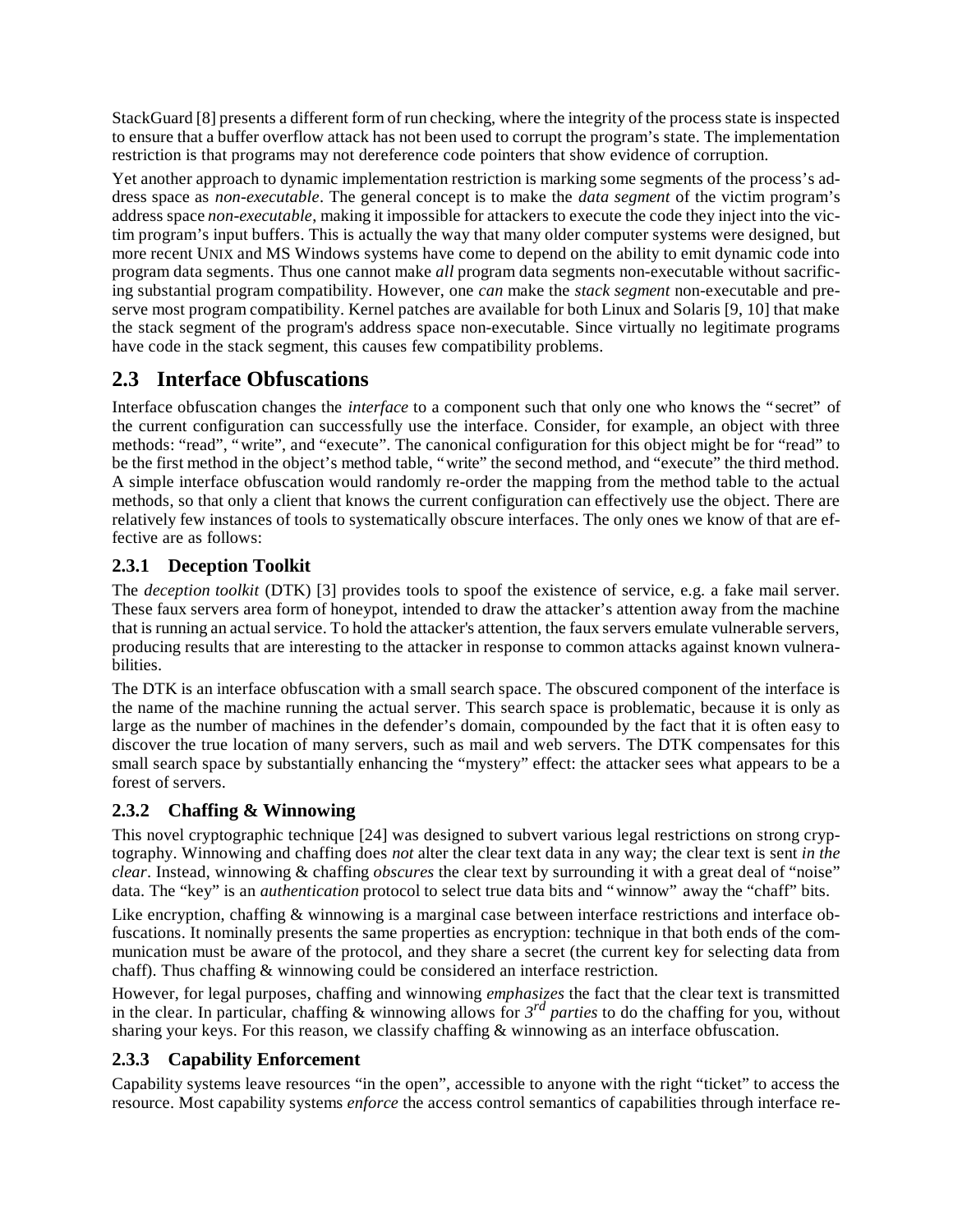strictions that make the "tickets" *unforgeable*, i.e. the adversary cannot create a capability out of thin air. Some systems do this with tagged memory systems (e.g. AS/400) while others do this through strict type checking (e.g. Java).

An interface obfuscation version of capability enforcement is the large single address space model, where all resources reside in a single, very large address space, i.e. with 128 bit addresses. It is conjectured that the adversary will not be able to *find* resources unless given the correct address, since the address space will consist mostly of un-mapped pages that produce faults when probed.

## **2.4 Implementation Obfuscations**

Implementation obfuscations do not remove vulnerability to bugs, but rather seek to make attacks that exploit implementation bugs *non-portable*, so that the attacker has to adapt the attack program to each configuration of a permutable implementation. By synthetically diversifying implementations in this way, one can employ physical redundancy (i.e. redundant servers) as a fault-tolerance technique against security attacks. In the same way that a *biodiverse* population survives a plague, a diverse population of implementations can have some members survive a single security attack.

The challenge of implementation obfuscation is to find a systematic way of permuting the implementation such that:

- The program continues to function as specified, and
- Hypothesized attacks against the program do *not* function as intended.

Again, there are very few successful techniques. The following techniques have succeeded in employing implementation obfuscation to enhance security.

#### **2.4.1 Random TCP Initial Sequence Number**

During the setup of a TCP connection, the TCP protocol negotiates an *initial sequence number*. If the initial sequence number is easy to guess, then the attacker can hijack the TCP session [14]. Early TCP implementations chose '1' as the initial sequence number. Newer TCP implementations try to choose an initial sequence number that is harder to guess.

At first glance, this might appear to be an *interface* obfuscation. However, because the selection of the initial sequence number is entirely one-sided (the server chooses the number, and then tells the client) it does not require any changes in the client's behavior. Thus since this technique does not require any client changes, we define it to be an implementation obfuscation (see Section 1.1).

#### **2.4.2 Random Code Or Data Layout**

This class of adaptations tries to break attacks that depend on specific properties of code or data layout in memory. Almost all attacks that depend on memory layout are buffer overflow attacks in which the attacker exploits weak array bounds checking (inherent to C programs) to enable corruption of adjacent program state. The implementation obfuscation is to randomize key properties of implementations that buffer overflow attacks depend on: adjacency and location.

Forrest et al [12] deployed a simple gcc enhancement that randomly permutes the size of stack frame activation records. Like StackGuard [8] and segment execution restrictions [9, 10] (see Section 2.2.3) this is designed to stop stack smashing attacks. Unlike the implementation restrictions, this technique tries to make the critical data structures in memory difficult to hit. Memco<sup>3</sup> has developed a similar product called STOP: Stack Overflow Protection [18] that allocates stack buffers in random locations.

#### **2.4.3 QoS Change**

This is a class of defenses against attacks that critically depend on timing to function. The notion is to randomly change the QoS (Quality of Service) delivered to different system components, so that the attacker cannot depend on the expected time the system will take to perform a given operation. Again, this technique obscures an aspect of the implementation that an attacker depends on: the expected time to perform a particular operation. This technique is most often deployed to defend against *timing covert channels*: the range

<sup>3.</sup>Nee Platinum Nee Computer Associates.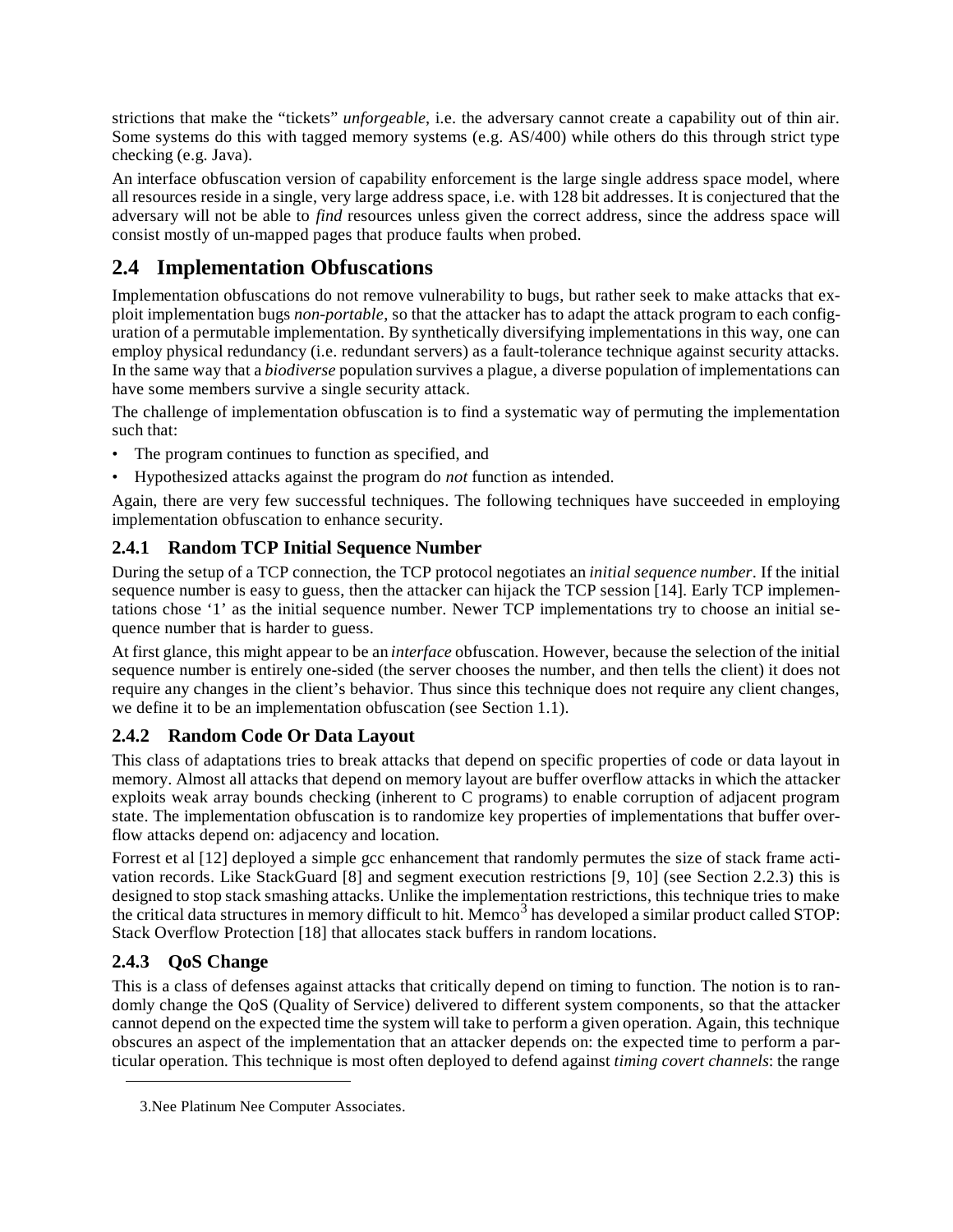of randomness in the quality of service imposes an upper bound on the bandwidth of a timing channel, but does not close the channel [21].

#### **2.4.4** *Natural* **N-Version Programming**

Koopman and DeVale [16] studied *natural* diversity in operating system implementation. While not a security study, this work examines operating system robustness with respect to failure modes by presenting erroneous input to various system call interfaces for each operating system. The study compares 13 diverse operating systems that all supported a POSIX interface. In this study, they tested each OS implementation for its correct response to various erroneous inputs. They found that *large* amounts of diversity are effective in enhancing robustness, in if one takes the best case behavior of all 13 tested operating systems, less than 5% of all failure conditions found were common to all 13 implementations. However, they also found that *low* degrees of diversity are relatively ineffective, in that if one chooses the two most diverse OS implementations possible (FreeBSD and AIX), then 9.7% of the failures are common to both OS implementations.

## **3 Model Predictions**

This section considers what our model predicts in terms of the relative strengths and weaknesses of each cell in the quadrant in Table 1. Section 3.1 compares the two columns: interface vs. implementation adaptations. Section 3.2 compares the two rows: restrictions vs. obfuscations.

### **3.1 Interface vs. Implementation Adaptations**

Interfaces are where accesses happen. As such, the interface semantics is what *specifies* our security policies. Interface adaptations act to improve the control over the operations subjects can perform on objects. These techniques might improve the abstraction or granularity of the access control specification (improving the defender's understanding of the configuration) or may act to obscure the specification so as to make attacks against configuration errors more difficult.

Implementations are what *enforce* the interface semantics. Implementation adaptations act to *bolster* the semantics of our interfaces. In particular, implementation adaptations provide protection against *failures* in access controls, especially due to errors in the implementation of the interface semantics.

Thus interface adaptations are the *primary* goal of a security enhancement. Implementation adaptations *complement* interfaces by acting to ensure that the interface's semantics will be enforced.

#### **3.2 Restriction vs. Obscurity Adaptations**

The dominant difference between restrictions and obfuscations is that restrictions reduce the amount of damage the attacker can impose, while obfuscations increase the cost of the attacker successfully exploiting a bug. Restrictions reduce potential damage either fractionally by disabling some operations, probabilisticly by disabling some principals from accessing the object in the hopes of containing the attacker, or completely by preventing *any* principal from performing operations that are always deemed to be "bad." Obfuscations restrict nothing, and only make it more work for the attacker to find the bug they're looking for so they can exploit it [25].

We also suspect that obfuscations are more difficult to make effective. An effective obfuscation must preserve many invariants in order to preserve interoperability with legitimate clients, while simultaneously breaking sufficient invariants to make attacks ineffective. Choosing effective invariants is made difficult by the fact that the invariants needed for legitimate interoperability are often subtle and implicit, and the invariants needed by attackers are completely unknown. We postulate that, given sufficient information to effectively deploy an obfuscation, that a more effective restriction could be deployed in its place:

**Interface Obfuscations:** Since interface obfuscations necessitate distribution of the current configuration to authorized clients, knowledge of the current configuration acts as an authentication token. An interface restriction using sufficiently strong cryptographic authentication is probably easier to deploy than an equivalent-strength interface obfuscation.<sup>4</sup>

<sup>4.</sup>If not necessarily easier to export; see "Chaffing & Winnowing" in Section 2.3.2.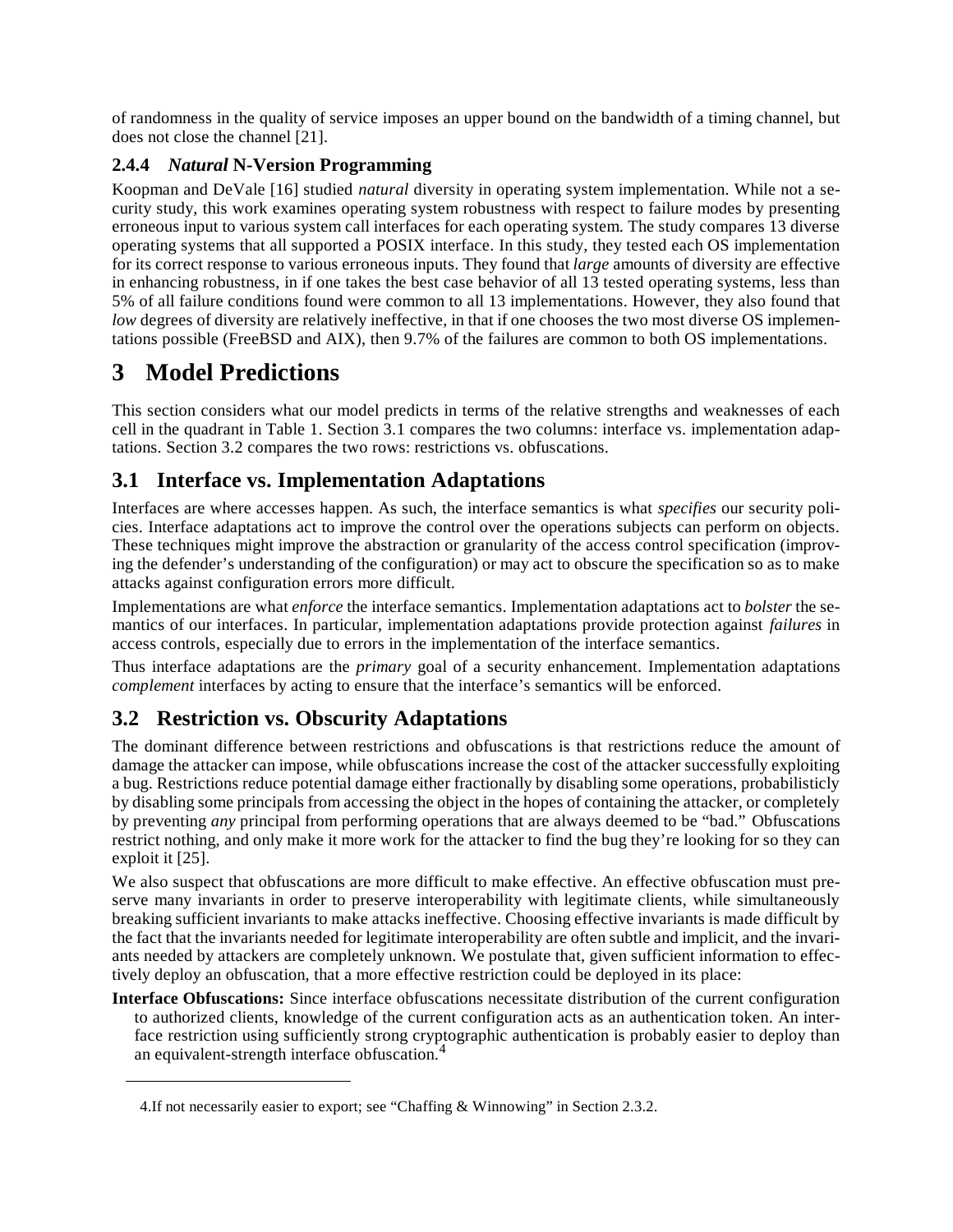**Implementation Obfuscations:** Implementation obfuscations must be faithful to the program's specification, or else they become implementation restrictions. Very few implementation vulnerabilities are independent of the program's specification<sup>5</sup>, so finding effective implementation obfuscations depends on finding an obfuscation that works in the "gap" between the program's specification in the source code and the implementation in executable instructions, which is difficult. We postulate that restricting the implementation of the virtual machine that executes the instructions is more effective and easier than implementation obfuscation, e.g. the Java bytecode verifier, or StackGuard's restriction on corrupting activation records on running functions.

Thus one must be cautious when presented with a obfuscation security bug tolerance technique. What is the obscurity protecting, and how effective is it? For instance, the deception toolkit [3] is most effective at disguising a genuine service provider by surrounding it with faux service providers. However, it is not difficult for the attacker to identify the genuine service provider by other means, i.e. solicit an e-mail reply from a naive user and inspect the mail headers. Obscuring the size of stack frame activation records [12] successfully defeats simple stack smashing attacks because they depend on a static stack layout, but it is not difficult is it to construct stack smashing attacks that can adapt to a dynamic stack layout [8, 22].

Implementation obfuscations that are both transparent to the application programmer and effective in defeating or slowing attacks require a lot of information. We conjecture that if one has sufficient information for any given implementation obfuscation, that this information could be used to more easily deploy either an interface obfuscation, or an implementation restriction, which we suspect would be easier to implement, more effective, or both. For instance, while Forrest's compiler (an implementation obfuscation) makes certain stack smashing attacks more difficult to deploy, a similar implementation restriction in StackGuard (an implementation restriction) makes an identical attack impossible.

## **4 Evaluating the Model**

Here we evaluate the predictions from Section 3 by directly comparing competing security bug tolerance techniques that reside in different cells in the quadrant, but that have similar goals. As in Section 3, we first compare interface vs. implementation techniques in Section 4.1, and then compare restriction vs. obscurity techniques in Section 4.2.

## **4.1 Interface vs. Implementation Techniques**

The model does not make strong preferential predictions here. As discussed in Section 3.1, the interface must be sufficient to specify the operations that subjects may perform on objects. Interface adaptations that enhance the ability of the interface to specify who may do what to which are a primary means to enhancing security. In subtle contrast, implementation adaptations enhance the ability of implementations to *enforce* interface semantics. Thus interface and implementation techniques complement each other, as illustrated by these examples of using both:

- **Firewalls:** Firewalls are a technique to enhance interface restrictions at the network level, and thus employ interface restrictions. Firewall employ implementation restrictions, primarily in the form of code minimization to minimize potential vulnerabilities in the firewall itself.
- **Java Security:** Java security employs interface restrictions in the form of the "Java sandbox", which prevents mobile applets from accessing more than a trivial set of file system and network resources. These interface restrictions are enforced by the security\_monitor object. Java security employs implementation restrictions in the form of static and dynamic type checking, to prevent hostile applets from corrupting the state of the security\_monitor object.

Both of the above systems employ interface restrictions to enhance the expressiveness of the specification of "who" may do "what", and both employ implementation restrictions to ensure that the interface restrictions remain in force in the face of adversity. Thus interface and implementation adaptations seem to be complementary.

<sup>5.</sup>Because implementation vulnerabilities precisely exploit errors in the implementation, by definition they depend upon that implementation specification.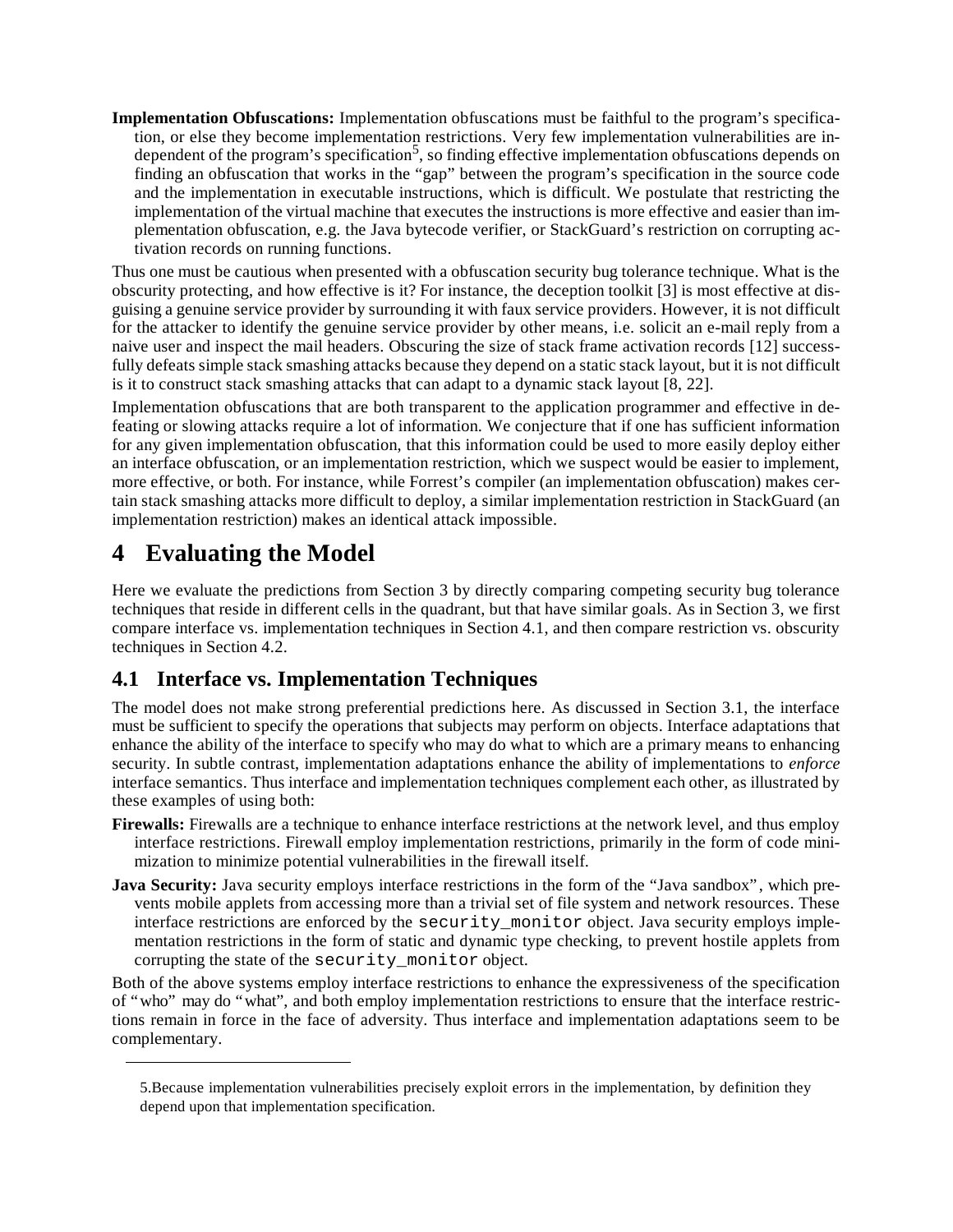### **4.2 Restriction vs. Obscurity Techniques**

Here we examine the relative strengths of restriction adaptations vs. obscurity adaptations. Section 4.2.1 compares interface restrictions vs. interface obfuscation, and Section 4.2.2 compares implementation restrictions vs. implementation obfuscations. In all of the cases we examined, we found restrictions to be the more effective technique, and in only a few cases did we find obfuscations adding any value beyond that provided by restrictions.

#### **4.2.1 Interface Restriction vs. Interface Obfuscations**

Here we compare competing techniques employing interface restrictions and interface obfuscations.

**Morphing File System vs PACLs:** The Morphing File System (MFS, part of the Blinded project) is a defense that we designed and implemented to protect sensitive files (e.g. /etc/passwd) from attack by *renaming* them to something obscure, and only "telling" the true name to programs that need to access these sensitive files. All other programs trying to find these sensitive files must search through a "forrest" of fake files, trying to determine which is the real one. MFS is an interface obfuscation in that the name of the object to be accessed has been obscured, and only clients knowing the true name can access the object.

While the MFS was "successful" in that it did make it hard for attacking programs to find the sensitive files, it was also complex and brittle. The MFS achieves *precisely* the semantics of Levitt's PACLs (Program Access Control Lists) [30]: disclosing the true name of an obscured file to a program is identical to adding the program to the ACL. PACLs are simpler to administer, and thus more likely to be administered correctly. PACLs can be implemented more simply, and thus are more likely to be implemented correctly. Thus for controlling program access to file system resources, interface restrictions seem to be more cost-effective than interface obfuscations.

**Firewalls vs. DTK:** Both firewalls and the DTK seek to protect vulnerable host systems from external network attack. Firewalls protect "inside" hosts by restricting the operations that external nodes may perform on internal nodes. DTK protects hosts by "chaffing" the LAN environment with numerous faux servers, making it more difficult for the attacker to locate the true server of a given service.

The problem with the DTK defense is that the search space (which machine is the real server?) is small, and the true server is easy to discover via other means (e.g. discover the mail server by inspecting mail headers). In contrast, the protection provided by firewalls is absolute: if the mail server is not to be accessed by outside hosts, then the firewall will not allow such packets to be delivered.

- **Chaffing & Winnowing vs. Encryption:** While the chaffing & winnowing [24] interface obfuscation technique (see Section 2.3.2) does achieve effective confidentiality, it does so with very poor efficiency: the amount of raw data to be transmitted is very large relative to the payload. In contrast, the interface restriction technique of using classical encryption (see Section 2.1.6) achieves a similar degree of confidentiality with much greater efficiency.
- **Capability Enforcement:** While the notion of enforcing non-forgeable capabilities using very large address spaces is intriguing (see Section 2.3.3) it has not yet been shown to be feasible. Memory-based capability enforcement imposes substantial implementation and performance overhead, but type-based enforcement seems to eliminate most of those costs. Obscure addresses in large address spaces would seem to impose performance costs due to the size of pointers, while not delivering any enforcement improvements relative to type- and memory-based enforcement mechanisms.

In all of these examples, we observe two patterns. First, in all cases the interface restriction techniques are *more cost effective* than the interface obfuscation techniques, in that restrictions either deliver more security for the same complexity (Firewalls vs. DTK) or deliver the same security with less complexity (MFS vs. PACLs and Chaffing & Winnowing vs. Classical Encryption). Second, the interface obfuscations *do* add security value relative to a system that has no corresponding adaptations applied.

Because *simplicity* is such a fundamental consideration in construction secure systems [25] it is important to choose the simplest means possible to achieve a given goal. Thus because interface restrictions seem to achieve the same results as interface obfuscations via simpler means, or greater security via similarly complex means, the suggestion for practitioners is to apply interface restrictions *first* to achieve the desired level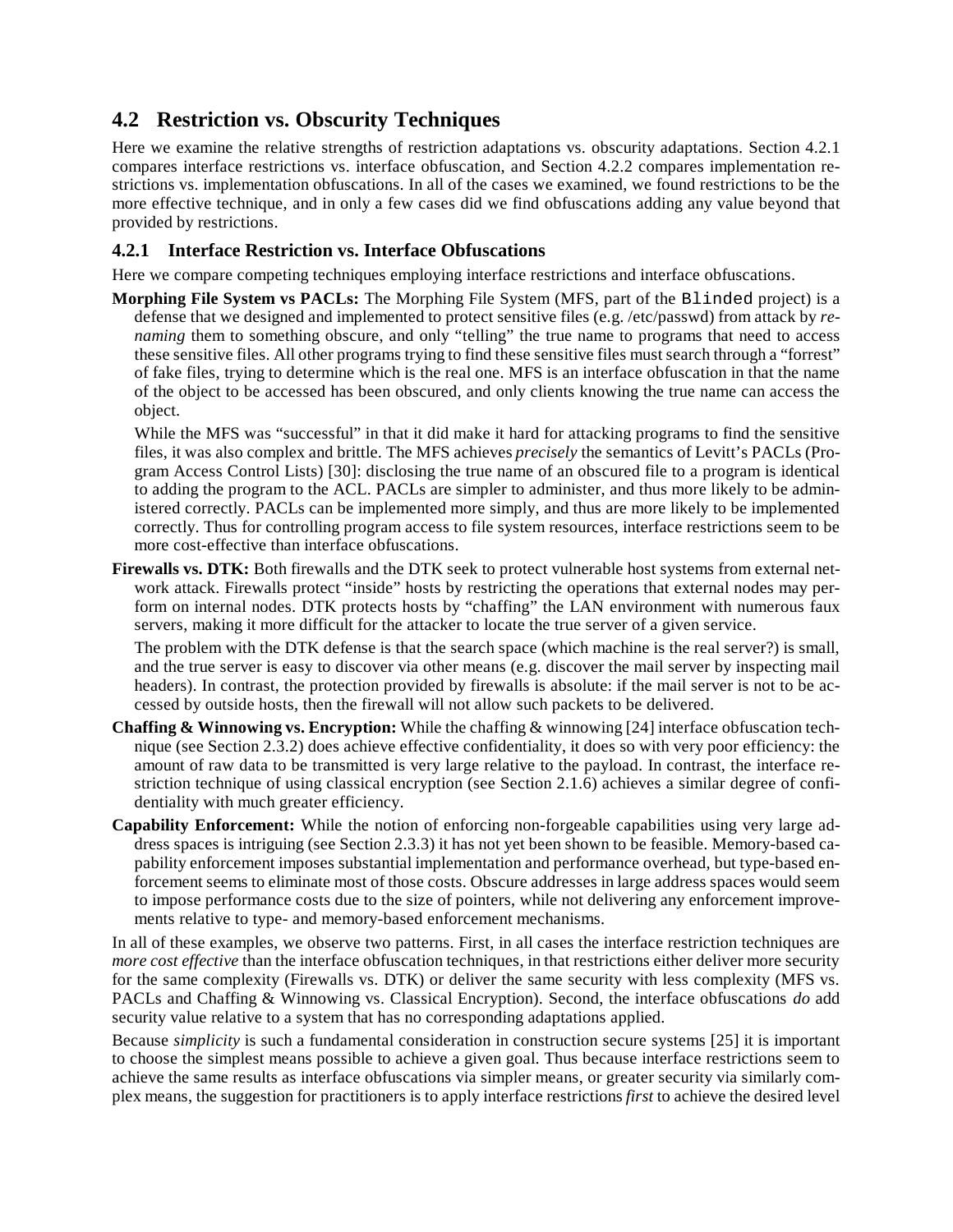of security. Only if all practical interface restrictions have been applied and security is still not sufficient should interface obfuscations be considered.

For example, adding a firewall or strengthening the firewall's rules is likely more effective than deploying the DTK. But if the firewalls rules are already as strict and precise as possible, then deploying the DTK will further enhance security.

#### **4.2.2 Implementation Restriction vs. Implementation Obfuscations**

Here we compare competing techniques employing implementation restrictions and implementation obfuscations.

**Memory Restrictions vs. Memory Obfuscations:** Here we compare an assortment of memory access restriction techniques vs. memory layout obfuscation techniques. Memory access restriction techniques include generic techniques such as array bounds checking [15, 4] and debugging memory monitors [13] as well as security-specific techniques such as StackGuard [8] and non-executable segments [9, 10] (see Section 2.2.3) all of which act to restrict memory usage patterns that are considered "bad." Memory obfuscation techniques, in contrast, randomize some aspect of the layout of data or code in memory to make it difficult for buffer overflow attacks to accurately target critical pieces of program state (see Section 2.4.2).

The problem with memory obfuscation techniques is that attackers have developed *adaptive* attack methods that do not need to know the precise layout of memory [22, 11, 19, 27] limiting the effectiveness of this technique. For instance, an attacker does not need to know the precise offset of a buffer containing attack code; the attacker can prepend a string of NOP instructions in front of the attack code, and "lob" flow control into the midst of this field of NOPs.

In our own work, we investigated an enhancement to the StackGuard "terminator canary" mechanism [6]. A vulnerability arose, allowing attackers to undetectably corrupt stack frames protected with the "terminator" style of StackGuard protection. We investigated adding "jitter" to the position of the terminator canary, but found this to be difficult because the gcc compiler assumes a *fixed* offset between the stack frame and the local automatic variables. Use of StackGuard's "random canary" was found to be both more effective and more efficient.

Generalizing on this point, it is often said that the art of system design is the continuous insertion and removal of levels of indirection. Memory diversity defenses usually introduce an additional level of indirection for every object to be moved about. Memory obfuscation defenses that do *not* need to add a level of indirection often are ineffective, because it is precisely those techniques that attack programs can adapt to. Thus memory obfuscation will likely often introduce performance overhead and implementation complexity.

- **Cryptographic Authentication vs. Random TCP Initial Sequence Numbers:** The random TCP initial sequence number implementation obfuscation technique described in Section 2.4.1 is effective at defeating some of the methods for hijacking TCP connections. However, an interface restriction technique of using cryptographically strong authentication and session encryption (see Section 2.1.6) is much more effective at stopping most kinds of TCP/IP session hijacking. The major advantage to the random initial sequence number is precisely that it is an *implementation* adaptation, and does not require modified client software, while cryptographic protocols require protocol-compliant peers or clients.
- **Random QoS Changes vs. Isolation:** The implementation obfuscation technique of random QoS changes is effective at limiting the bandwidth timing covert channels, but does not eliminate them [21]. Extensive research into covert channel analysis has shown that it is very difficult to eliminate timing covert channels. Given the prevalence of cheap commodity computers, a brute force interface restriction approach of "put different security levels on different machines" seems to be easier and more effective than elaborate implementation obfuscations, which only limit covert channel bandwidth.

As in interface adaptations (see Section 4.2.1) we find that restrictions are more cost-effective than obfuscations. This finding is supported by Koopman and DeVale's finding [16] that natural diversity is of limited value in enhancing operating system robustness against simple error handling. However, the case is weaker than in interface adaptations: there are instances, such as hardening TCP, where implementation obscurity offers a benefit similar to an *interface* restriction. In a widely networked setting, backward software com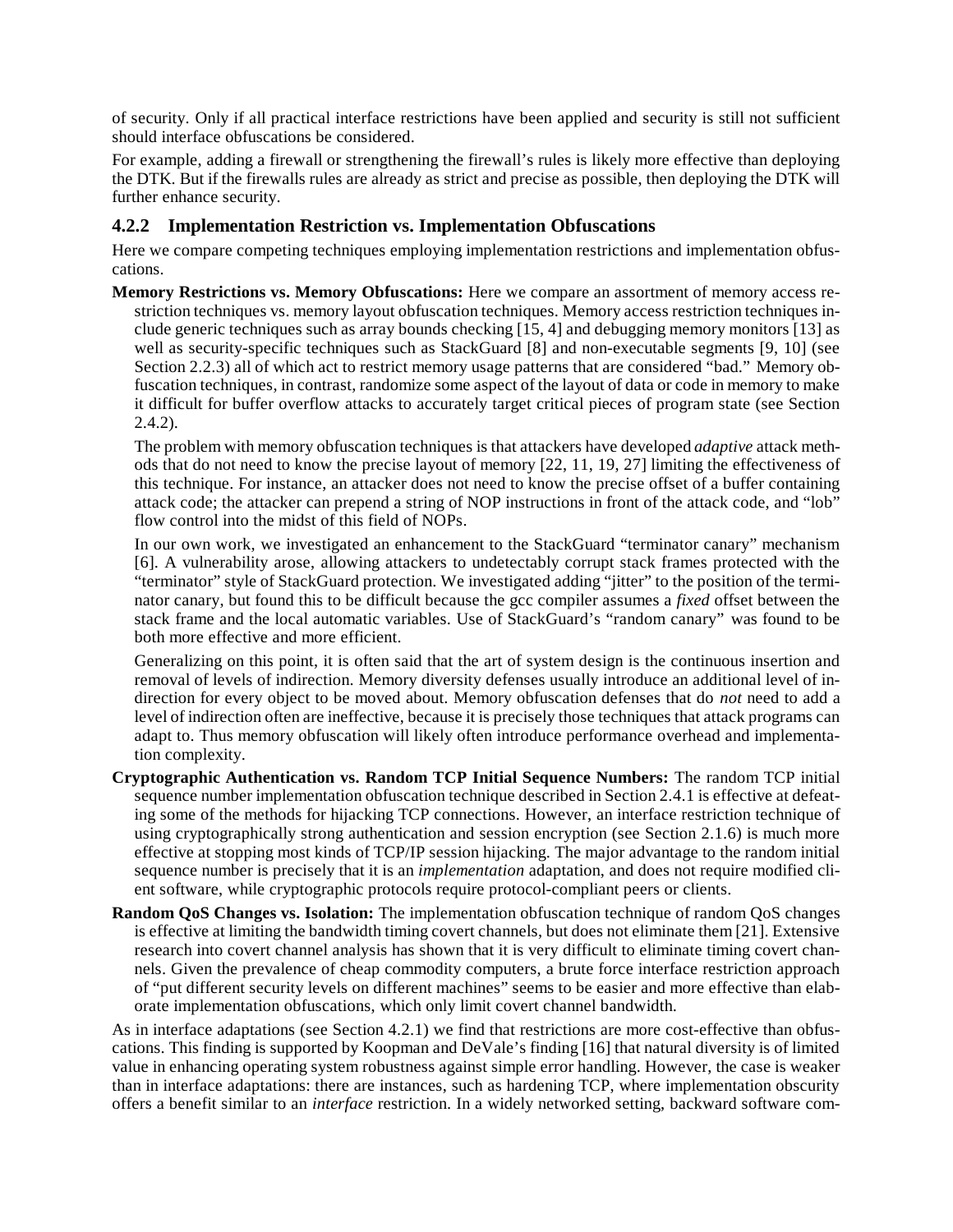patibility is at a premium, and so a technique that allows us to use an implementation adaptation rather than an interface adaptation may be much easier to deploy. Thus our recommendation to practitioners is to use implementation restrictions where possible, and to deploy implementation obfuscations in cases where *interface* restrictions would otherwise be required but are not viable.

## **5 Discussion**

Section 4.1 argues that interface adaptations and implementation adaptations are complementary, but that interface adaptations are more fundamental to security. Section 4.2 presents numerous examples of competing restriction and obfuscation adaptations that show that restrictions are more cost-effective than obfusca-



**Figure 1 Partial Order of Security Bug Tolerance Techniques**

tions. These two conclusions induce the partial order of security bug tolerance techniques shown in Figure 1. These results may be controversial. On one hand, some may argue that lending *any* credibility to obscurity techniques is questionable. On the other hand, some might suggest that our preference for restrictions over

obfuscations is too hasty. Here we seek to address both concerns.

Concerning the basic criticism of "security through obscurity" the various obfuscation techniques presented here clearly show that a carefully crafted obfuscation *does* add security value to a system. In some selected cases (Chaffing & Winnowing in Section 2.3.2, and random TCP initial sequence number in Section 2.4.1) obfuscation delivers a security property that is otherwise unobtainable for non-technical reasons (export control legality and backward compatibility, respectively). The crucial issue is that the obscurity must be *dynamic*, so that the security provided by the obscurity is not destroyed as soon as attackers learn of the obscurity technique.

Concerning the criticism that our preference for restrictions is hasty, we have several responses. First, it has been known for a long time that *simplicity* is critical to the implementation of secure systems [25]. All of the examples we have studied clearly show that restriction techniques are simpler to implement than obfuscation techniques, and thus are more likely to be implemented correctly.

Second, we want to emphasize that we are *not* claiming that obscurity techniques have *no* value, only that obscurity is less cost-effective than restriction. Obscurity advocates often employ analogies to *biodiversity* as a defense against disease in the organic world. We observe that in the organic world, *restrictions* such as skin, nose hair, eyelashes, mucus membranes, and antibodies form the *primary* defense against disease. Biodiversity is effective, but only at preventing complete catastrophe; restrictions also play an essential role in defending organisms against attack.

## **6 Conclusions**

We have examined the difficult problem of *post hoc* enhancement of a system's security. We categorized *post hoc* security enhancements according to what they adapt (*interfaces* and *implementations*) and how they adapt it (*restrictions* and *obfuscations*). This model predicts a *preference order* of these techniques. Our model, populated with numerous example techniques of our own and from the literature, show that while *obfuscations* do add some security value, *restrictions* are more cost-effective than *obfuscations*. Our analysis provides a guide to security practitioners of when it is appropriate to develop and deploy a given kind of *post hoc* security adaptation.

## **References**

[1] AUSCERT. overflow\_wrapper.c – Wrap Programs to Prevent Command Line Argument Buffer Overrun Vulnerabilities. ftp://ftp.auscert.org.au/pub/auscert/tools/overflow\_wrapper, May 1997.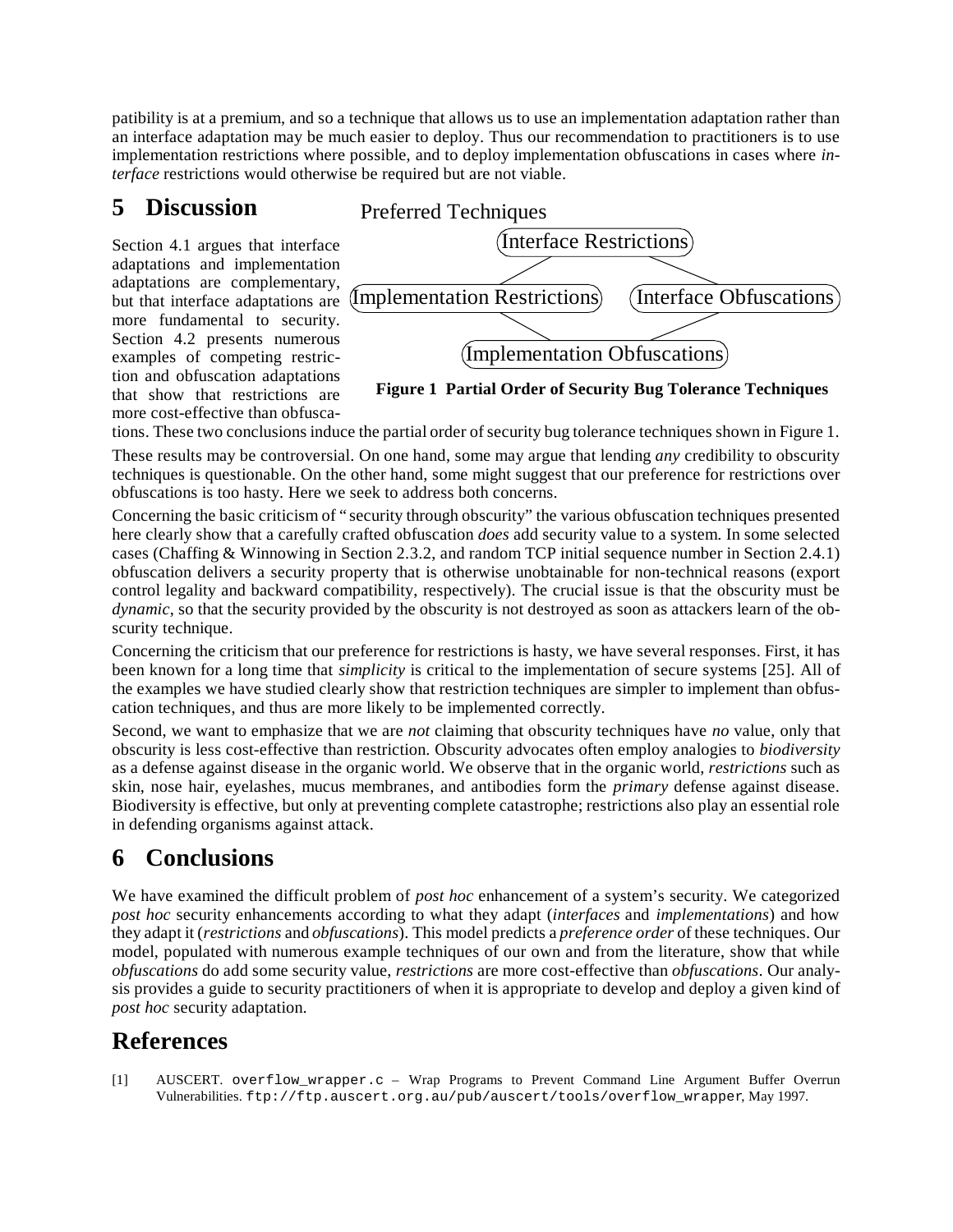- [2] B. Blakley and D.M. Kienzle. Some Weaknesses of the TCB Model. In *Proceedings of the IEEE Symposium on Security and Privacy*, Oakland, CA, May 1997.
- [3] Fred Cohen. The Deception Toolkit. comp.risks 19.62, March 1998. http://all.net/dtk.html.
- [4] Compaq. ccc C Compiler for Linux. http://www.unix.digital.com/linux/compaq\_c/, 1999.
- [5] Charles Consel and Francois Noël. A General Approach to Run-time Specialization and its Application to C. In *23rd Annual ACM SIGPLAN-SIGACT Symposium on Principles of Programming Languages (POPL'96)*, St. Petersburgh Beach, FL, January 1996.
- [6] Crispin Cowan, Tim Chen, Calton Pu, and Perry Wagle. StackGuard 1.1: Stack Smashing Protection for Shared Libraries. In *IEEE Symposium on Security and Privacy*, Oakland, CA, May 1998. Brief presentation and poster session.
- [7] Crispin Cowan, Calton Pu, and Heather Hinton. Death, Taxes, and Imperfect Software: Surviving the Inevitable. In *Proceedings of the New Security Paradigms Workshop*, Charlottesville, VA, September 1998.
- [8] Crispin Cowan, Calton Pu, Dave Maier, Heather Hinton, Peat Bakke, Steve Beattie, Aaron Grier, Perry Wagle, and Qian Zhang. StackGuard: Automatic Adaptive Detection and Prevention of Buffer-Overflow Attacks. In *7th USENIX Security Conference*, pages 63–77, San Antonio, TX, January 1998.
- [9] "Solar Designer". Non-Executable User Stack. http://www.openwall.com/linux/.
- [10] Casper Dik. Non-Executable Stack for Solaris. Posting to comp.security.unix, http://x10.dejanews.com/ getdoc.xp?AN=207344316&CONTEXT=890082637.1567359211&% hitnum=69&AH=1, January 2 1997.
- [11] "DilDog". The Tao of Windows Buffer Overflow. http://www.cultdeadcow.com/cDc\_files/cDc-351/, April 1998.
- [12] Stephanie Forrest, Anil Somayaji, and David. H. Ackley. Building Diverse Computer Systems . In *HotOS-VI*, May 1997.
- [13] Reed Hastings and Bob Joyce. Purify: Fast Detection of Memory Leaks and Access Errors. In *Proceedings of the Winter USENIX Conference*, 1992. Also available at http://www.rational.com/support/techpapers/ fast\_detection/.
- [14] L.T. Heberlein and M. Bishop. Attack Class: Address Spoofing. In *Proceedings of the 19th National Information Systems Security Conference*, pages 371–377, October 1996.
- [15] Richard Jones and Paul Kelly. Bounds Checking for C. http://www-ala.doc.ic.ac.uk/ phjk/ BoundsChecking.html, July 1995.
- [16] Philip Koopman and John DeVale. Comparing the Robustness of POSIX Operating Systems. In *Proceedings of the 29th International Symposium on Fault-Tolerant Computing Systems (FTCS-29)*, Madison, WI, June 1999.
- [17] Peter A. Loscocco, Stephen Smalley, Patrick A. Muckelbauer, Ruth C. Taylor, S. Jeff Turner, and John F. Farrel. The Inevitability of Failure: The Flawed Assumptions of Security in Modern Computing Environments. In *Proceedings of the 21st National Computer Security Conference*, Washington, DC, October 1998.
- [18] Memco. STOP: Stack Overflow Protection. http://www.platinum.com/products/sysman/security/ sec faq.htm, 1999. A component of the Memco "Secured" product.
- [19] "Mudge". How to Write Buffer Overflows. http://l0pht.com/advisories/bufero.html, 1997.
- [20] George C. Necula and Peter Lee. Safe Kernel Extensions Without Run-Time Checking. In *Proceedings of the USENIX 2nd Symposium on OS Design and Implementation (OSDI'96)*, 1996. Also available at http://www.usenix.org/ publications/library/proceedings/osdi96/necula.html.
- [21] Nick Ogurstov, Hilarie Orman, Richard Schroeppel, Sean O'Malley, and Oliver Spatscheck. Experimental Resoults of Covert Channel Elimination in One-Way Communication Systems. In *NDSS (Network and Distributed System Security)*, San Diego, CA, February 1997.
- [22] "Aleph One". Smashing The Stack For Fun And Profit. *Phrack*, 7(49), November 1996.
- [23] Calton Pu, Tito Autrey, Andrew Black, Charles Consel, Crispin Cowan, Jon Inouye, Lakshmi Kethana, Jonathan Walpole, and Ke Zhang. Optimistic Incremental Specialization: Streamlining a Commercial Operating System. In *Symposium on Operating Systems Principles (SOSP)*, Copper Mountain, Colorado, December 1995.
- [24] Ronald L. Rivest. Chaffing and Winnowing: Confidentiality Without Encryption. *CryptoBytes (RSA Laboratories)*, 4(1):12–17, 1998. http://theory.lcs.mit.edu/ rivest/chaffing-980701.txt.
- [25] Jerome H. Saltzer and Michael D. Schroeder. The Protection of Information in Computer Systems. *Proceedings of the IEEE*, 63(9), November 1975.
- [26] Christoph L. Schuba, Ivan V. Krsul, Markus G. Kuhn, Eugene H. Spafford, Aurobindo Sundaram, and Diego Zamboni.